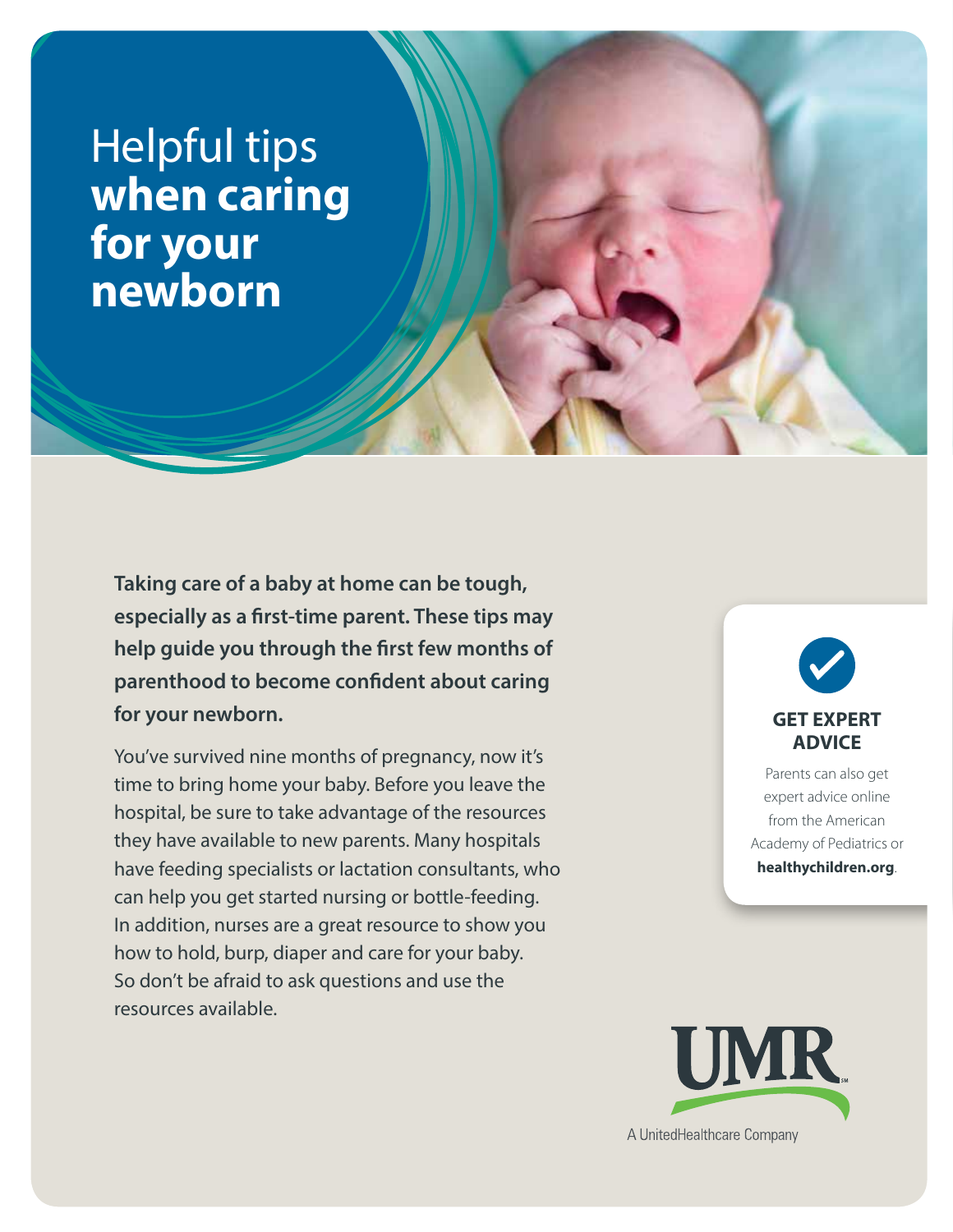

### **EASE DISCOMFORT**

Be sure to burp your baby by gently patting on your baby's back. Burping helps to get rid of the air they tend to swallow while feeding.

Try burping your baby every 2-3 ounces, or each time you switch breasts – or more frequently if your baby tends to be gassy or spit up a lot.

# **How often should I feed my baby?**

Good question and one of the most important. It is generally recommended that babies are fed whenever they seem hungry, or demand feeding. Here are some of the signs to watch for:

- Opening their mouths
- Placing their hands to their mouths
- Puckering their lips as if to suck
- Crying is typically a late sign of hunger. The goal is to feed your baby before they get so hungry they get upset or difficult to calm down.

**BREAST-FED BABIES:** Newborns who are breast-fed typically nurse frequently and this will help stimulate milk production in the first month. A baby generally nurses for at least 10 minutes. But don't worry, as newborns get older, they will nurse less often and will begin to develop a schedule of feeding every 2-3 hours.

**FORMULA-FED BABIES:** Newborns who are formula-fed, feed every 3-4 hours. During these first few weeks, mix 2- to 3-ounce bottles for your baby. As their tummies get bigger at about two months, your baby may be taking 4-5 ounce bottles. As they grow, gradually increase this amount as you become familiar with your baby's eating patterns.

## **Is my baby getting enough to eat?**

You can be assured your baby is getting enough to eat if he or she seems satisfied and does the following:

- Seems alert, content and active
- Is steadily gaining weight, growing and developing
- Is wetting and soiling diapers on a regular basis

Watch for signs that your baby is full (slow, uninterested sucking, turning away from breast/bottle) and stop feeding when you see these signs.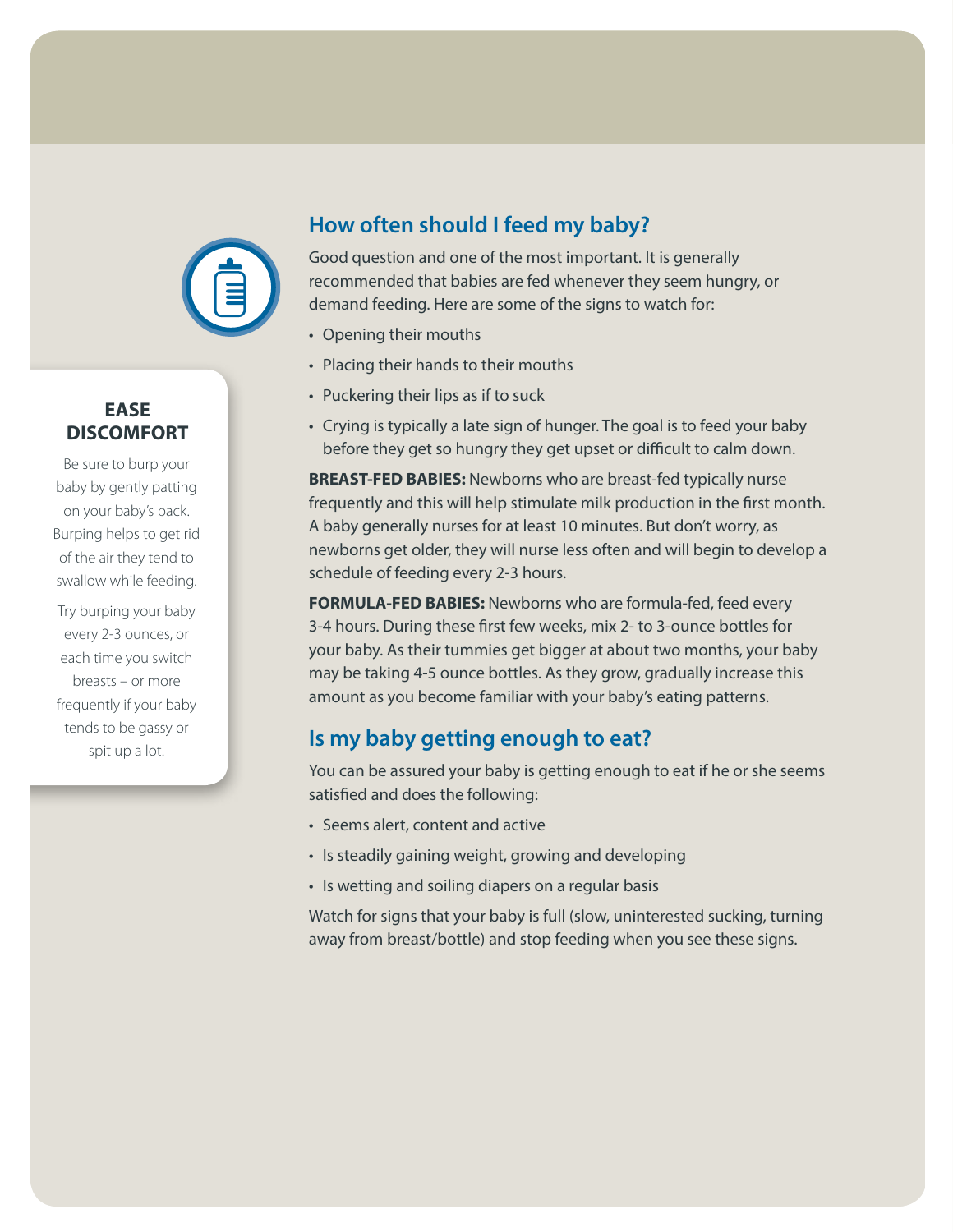

### **What should my newborn's diapers look like?**

Newborns may have one poopy diaper a day at first. Poop is dark and tarry the first few days, and then becomes soft or loose and greenish-yellow by about three to four days. Newborns usually have several poopy diapers a day if breast-fed and fewer if formula fed.

Also clear or very pale urine is a good sign. If your baby is producing fewer than four wet diapers, or urine appears darker or pinkish, it may mean your baby's not getting enough to drink.

### **Is my baby getting enough sleep?**

Newborns may sleep up to 16-17 hours a day, waking to feed every couple of hours. Your baby will not yet have a sense of day and night, but will begin to develop a sleep pattern over time, with regular sleep cycles by six months of age.

Never wake a sleeping baby? Within the first 3-4 weeks, you may want to wake your baby, day or night, every 3-4 hours until he or she shows good weight gain. After that, it's OK to let your baby sleep for longer periods of time.

### **WELL-CHILD CHECKUPS**

Follow your doctor's suggested schedule for regular, well-child checks so that your little one can be weighed and measured to ensure they are on the right track.